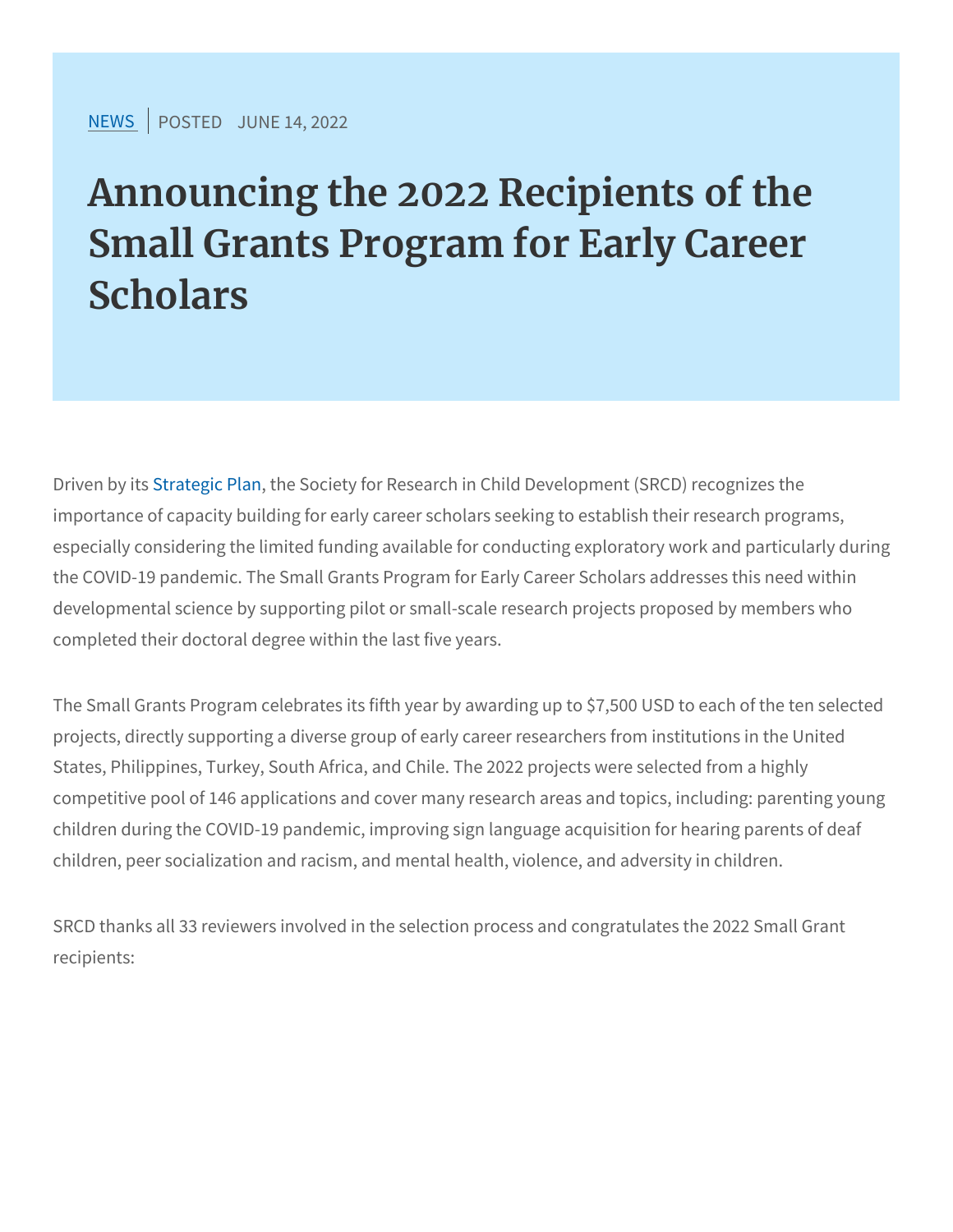DrsDanming Calynlee Jayd (ew DAobnonka Blum)e,Ahltehxaalndrea, KS on Ib Happin Kang Dilay Kara Admön Mehryoeun Relgienea Tahirih (Lwoi Rhondon nefys Mauricio Jim) én ez-Mo Eden HulipasanDeternoilse Werchan

The grant recipients will be recognized at the 2023 SRCD Biennial year s Small Grant projects and researchers!

Danming An

"Kenyan Early Adolescents Relationships with Multiple Attachment Adjustment"

Danming An is a Postdoctoral Research Scholar at the University of Professor at Lehigh University. She earned her Ph.D. in Family and University. Her research examines the interplay among emotional, o processes in children s and adolescents socio-emotional adjustment Asia, and sub-Saharan Africa./The 2022 SRCD Small Grant for Early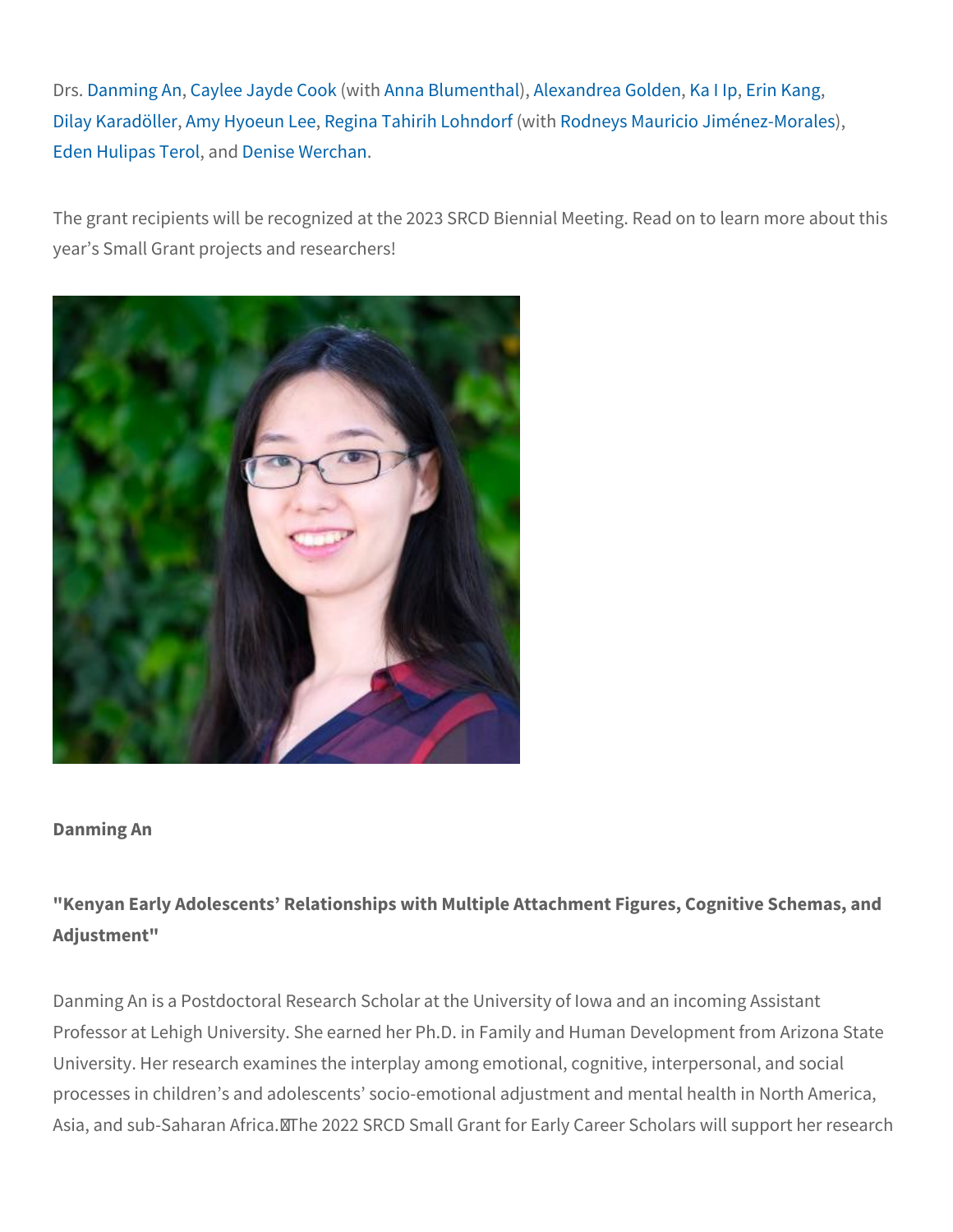on collaborative child-rearing practices in the context of Kenya. Co parent and non-parent (e.g., grandparents, siblings, extended famil societies but not well understood. The goals of the project are 1) t collaborative child-rearing from infancy to early childhood, and 2) early caregiving network and attachment security, cognitive schema problems during early adolescence.

[Follow on](https://twitter.com/DanmingAn) Twitter

Caylee Cook

"Exploring the impact of exposure to violence on executive function health outcomes in South African children: A pilot study"

Dr. Caylee Cook is a Postdoctoral Research Fellow at the SAMRC W Research Unit at the University of Witwatersrand in South Africa. S 2019 at the University of Cape Town where her research focused or physical activity, motor skills, and cognition in children from low-in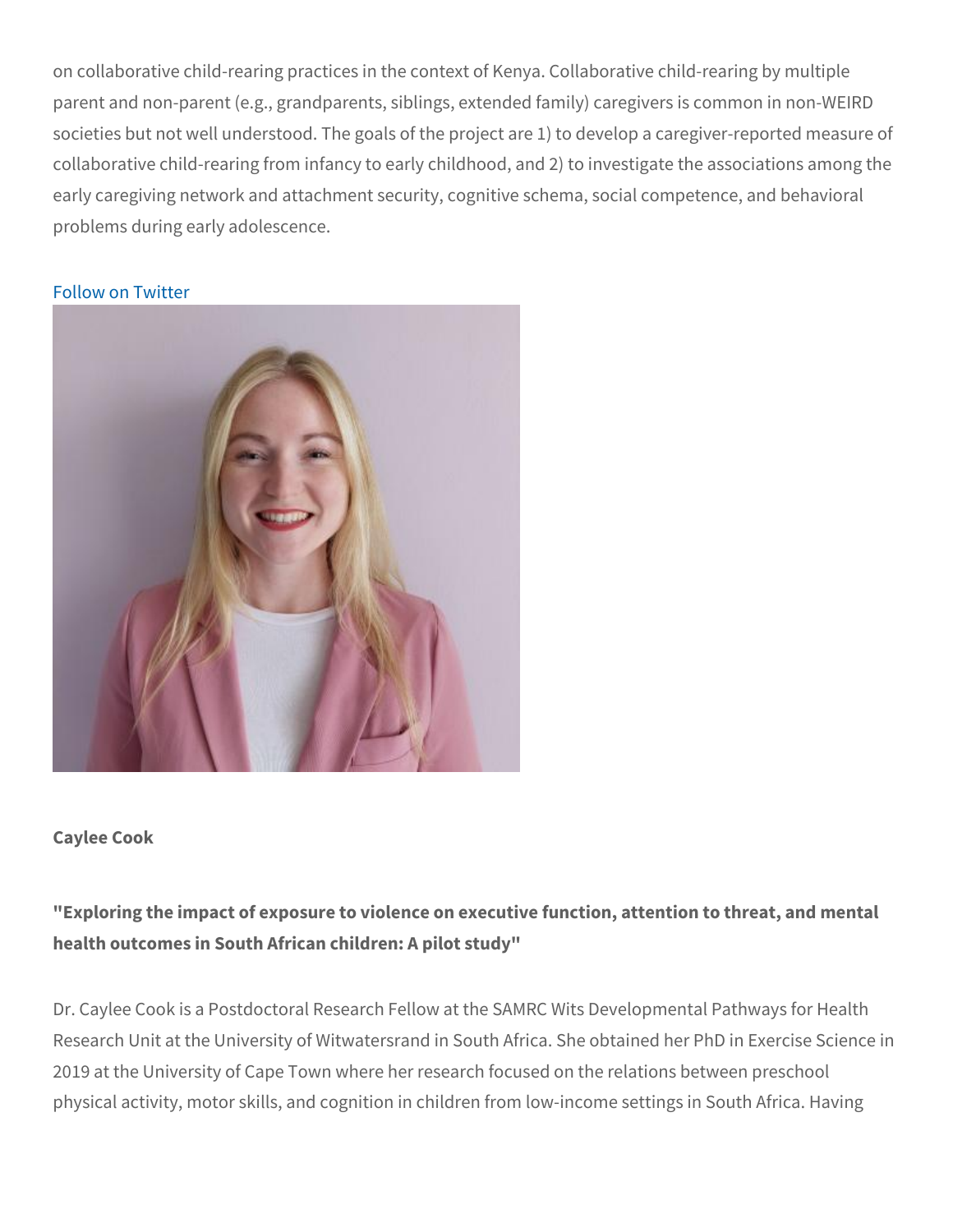seen the need for more research on cognition and early learning in potential risk and protective factors for early learning and cognitio settings. She is particularly interested in understanding the effects poverty and exposure to violence. The 2022 Small Grant for Early C aims to help investigate some of the effects of exposure to violenc attention to threat, and mental health.

[Follow on](https://twitter.com/cayls_cook) Twitter

Anna Blumenthal

Dr. Anna Blumenthal is a Postdoctoral Fellow at Université Laval & City, Québec, Canada. She obtained her Ph.D. in Cognitive Neuroso research focused on the neural basis of visual perception and mem neurodevelopment of perception and memory systems, leading her t Toronto studying semantic memory in children. The aim of her curre fundamental questions of cognitive development in underrepresente health outcomes. The 2022 Small Grant for Early Career Scholars w investigate links between exposure to violence, cognition, and men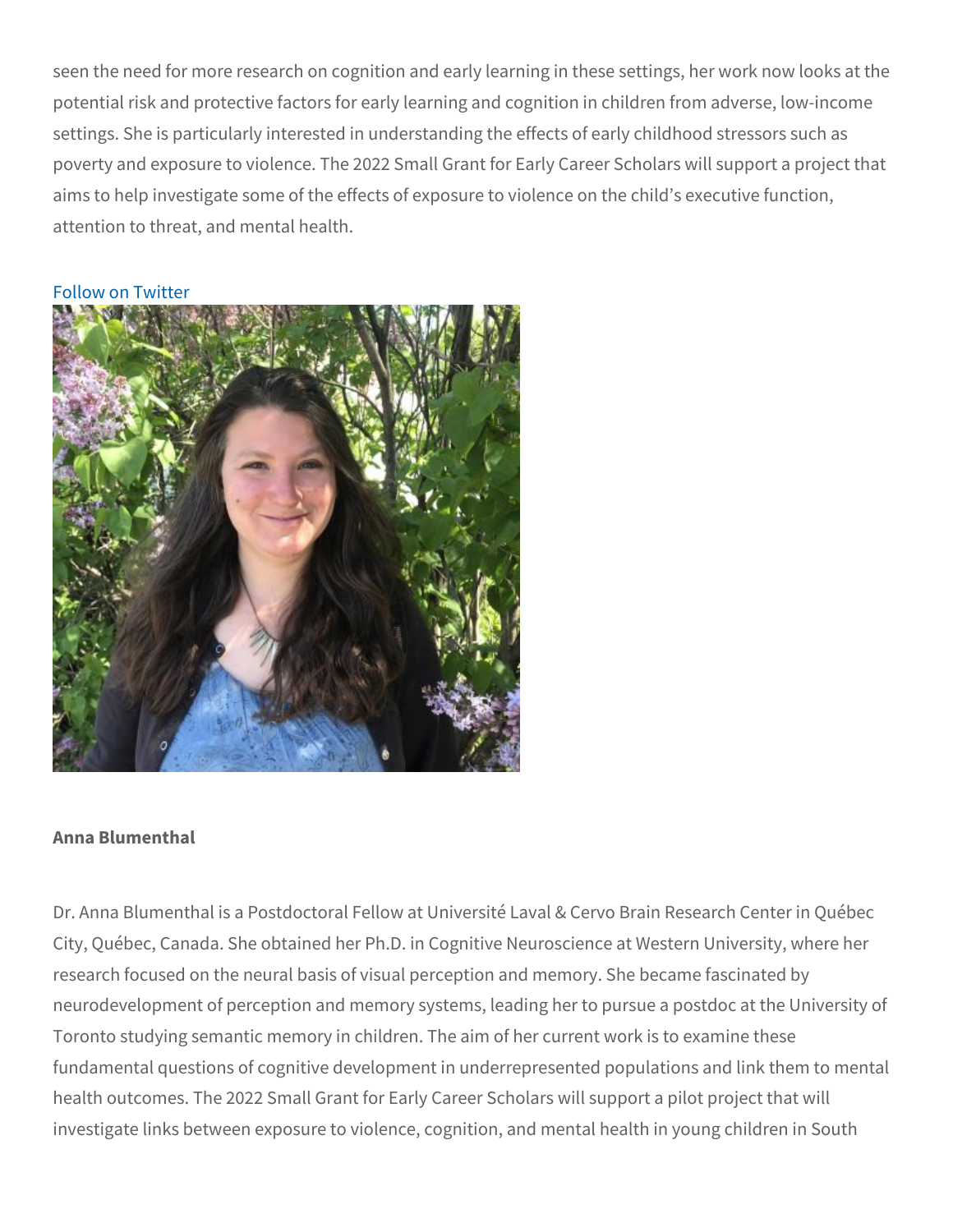Africa.

[Follow on](https://twitter.com/AnnaBlumenthal2) Twitter

Alexandrea Golden

"Understanding Peer Racial Socialization Amidst a Pandemic of Rac Black Adolescents"

Alexandrea Golden, Ph.D. is currently Postdoctoral Fellow in the C State University and an incoming Assistant Professor of Clinical Ps Golden earned her Ph.D. in Clinical-Community Psychology at the U program focuses on promoting the resilience and positive developm experience racism in their schools and communities. Accordingly, s including school racial socialization, peer racial socialization, and Small Grant for Early Career Scholars will support her work explori peer racial socialization and its protective capacities for Black adc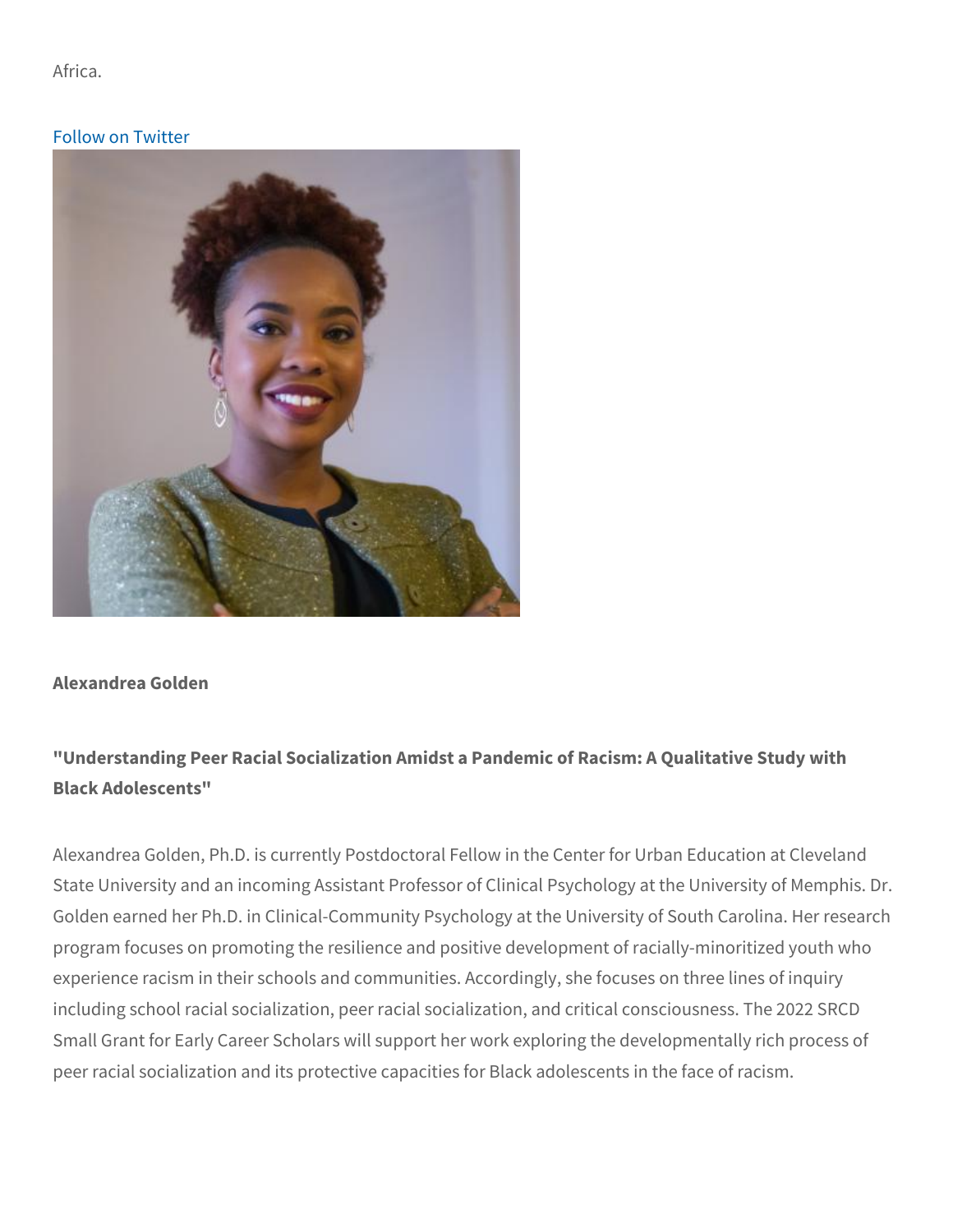Ka I Ip

"Parsing heterogeneity in cultural-salient stressors among communi intergenerational effect on child socio-emotional outcomes"

Ka I Ip is a Susan Nolen-Hoeksema Postdoctoral Fellow at Yale Uni Science and Developmental Psychology at the University of Michiga atypical emotion regulation, cultural factors that shape regulation, social determinants of health get under the skin to confer risk an psychopathology, especially among communities of color and immig the development of a novel measure to assess different features (e.g., the development of a novel measure to assess different features (e.g., the development of a novel measure appraisal) of stress exposure to better understand experiences of r color and immigrant families face. The study will set the foundatior intergenerational spillover effect of these stressors on young chil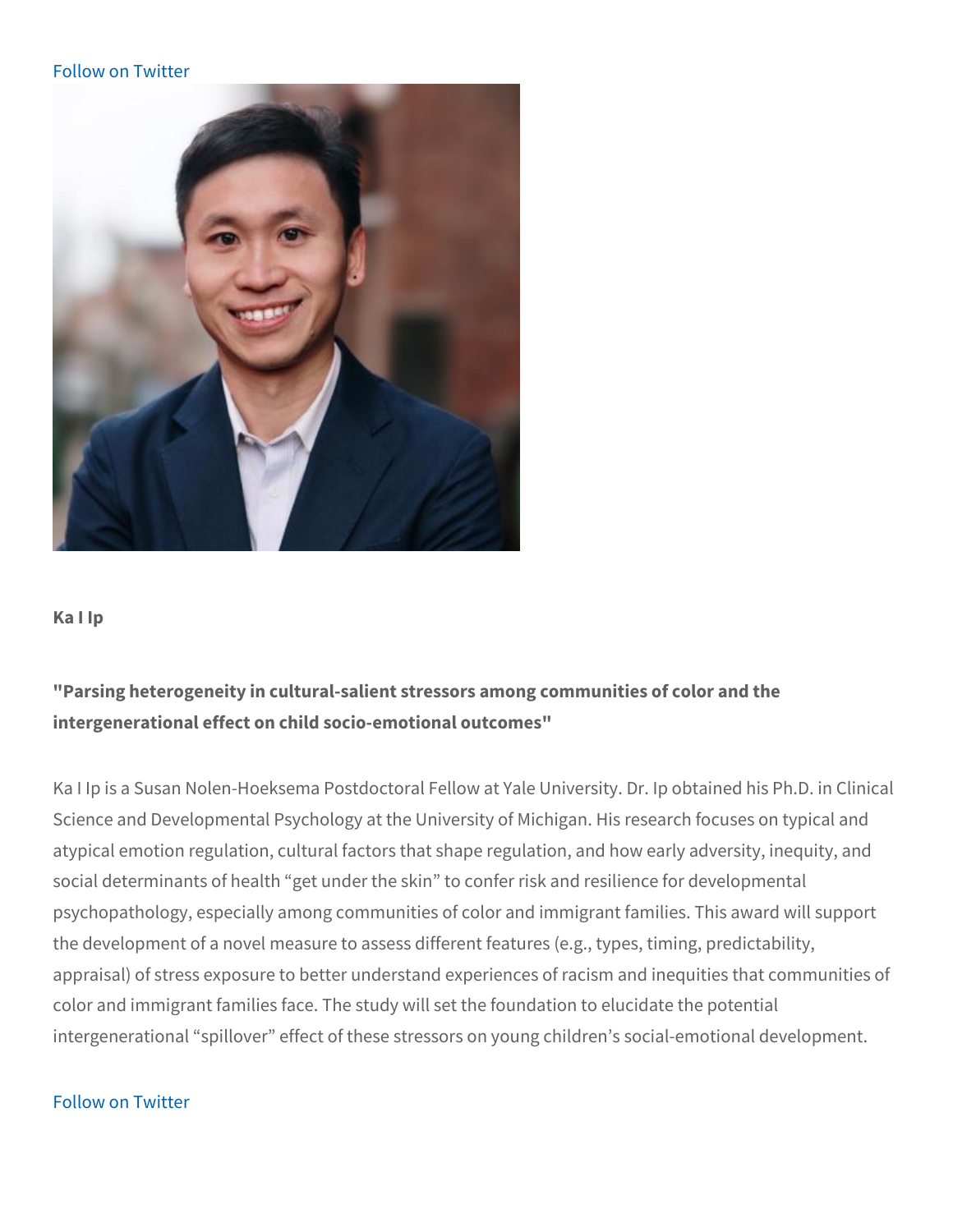

#### **Erin Kang**

# **"Neural Mechanisms of Cognitive Inflexibility in Children on the Autism Spectrum and Associations with Clinical Presentation"**

Dr. Erin Kang is an Assistant Professor in the Psychology Department at Montclair State University. She received her Ph.D. in Clinical Psychology from Stony Brook University in 2020 with an advanced graduate certificate in Quantitative Methods. Dr. Kang's research focuses on integrating science and practice by understanding processes that shape clinical presentations in youth on the autism spectrum, investigating neural mechanisms of clinical phenotypes and plasticity in autism, and applying these insights to evidencebased interventions for supporting social functioning. The 2022 SRCD Small Grants Program for Early Career Scholars will support research understanding of how differences in neural and behavioral presentations of flexible thinking in children on the autism spectrum relate to clinical presentation.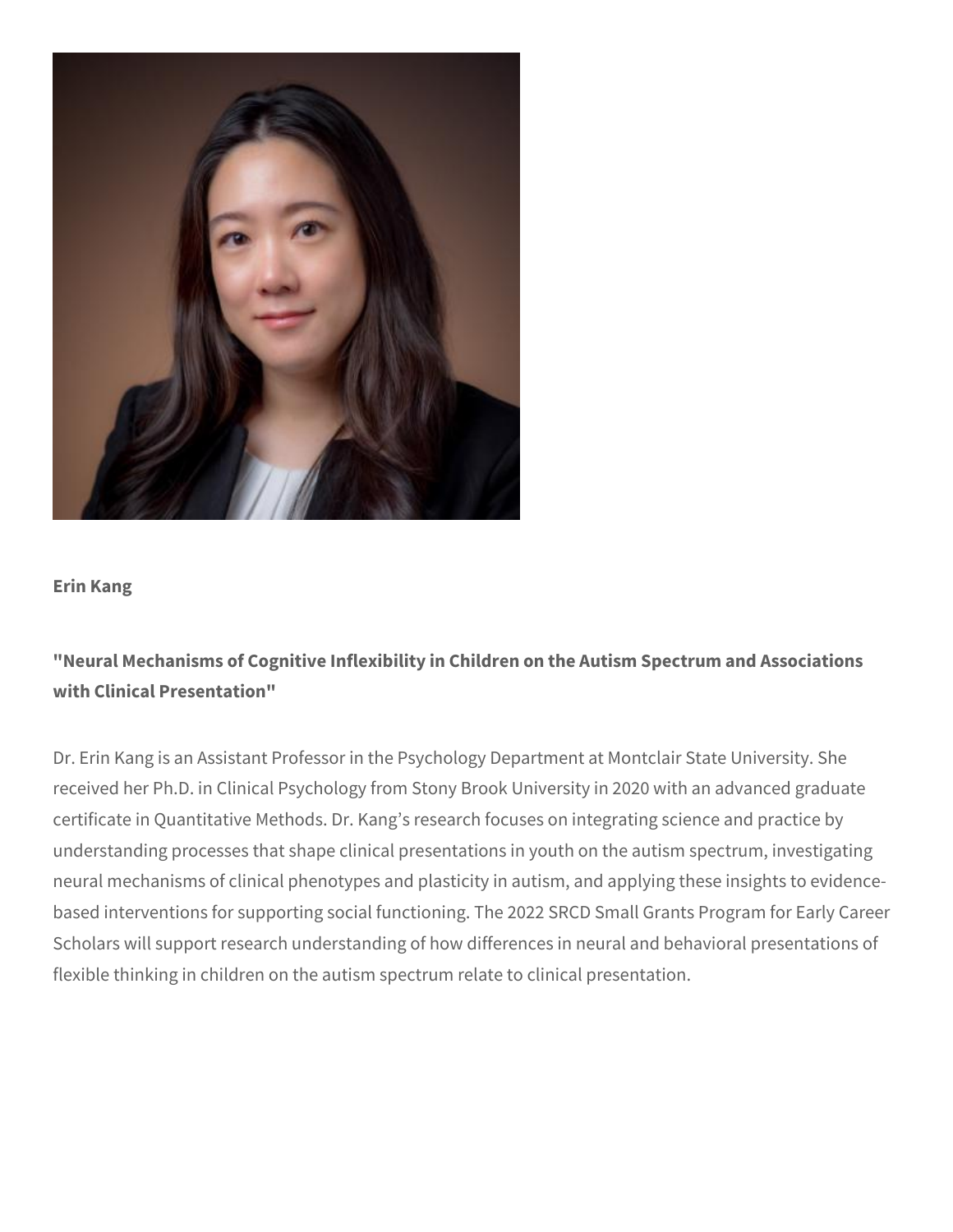Dilay Karadoller

"My Sign App: Supporting Sign Language Acquisition of Deaf Childr

Dilay Z. Karadöller is a postdoctoral researcher at Department of P part-time faculty at Department of Psychology at Middle East Techn PhD degree from Max Planck Institute for Psycholinguistics and Rad Netherlands. Her research focuses on the development of spatial la perspective and draws evidence from early and late acquisition of s 2022 Small Grant for Early Career Scholars will support Dr. Karadö deaf children with late sign language exposure by developing an ap accessible platform to teach early-acquired lexical signs in Turkish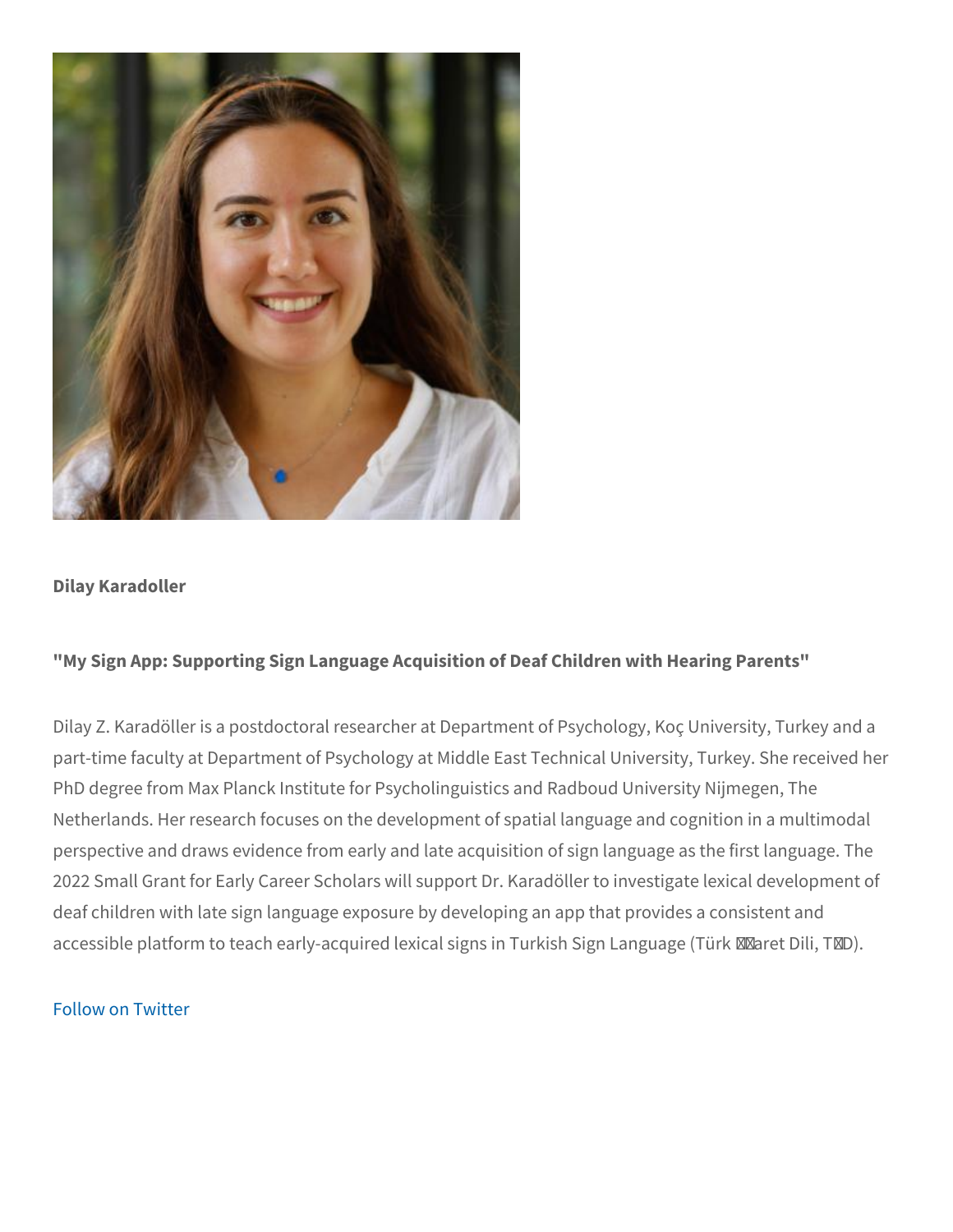Amy Hyoeun Lee

"Early Childhood Sleep as a Mechanism Linking Dimensions of Adve Psychopathology"

Dr. Amy Hyoeun Lee is a postdoctoral scholar in the Developmental Brook University and an incoming Assistant Professor of Psycholog September 2022. Dr. Lee earned her Ph.D. in Clinical Psychology a her research program is to facilitate behavioral health equity for m trauma histories. To this end, her research focuses on identifying d adversity and psychopathology, examining the impact of evidence-b mechanisms, and addressing disparities in access to evidence-base The 2022 Small Grant for Early Career Scholars will support her mu childhood sleep as a potential mechanism by which dimensions of a emerging psychopathology among young children of color.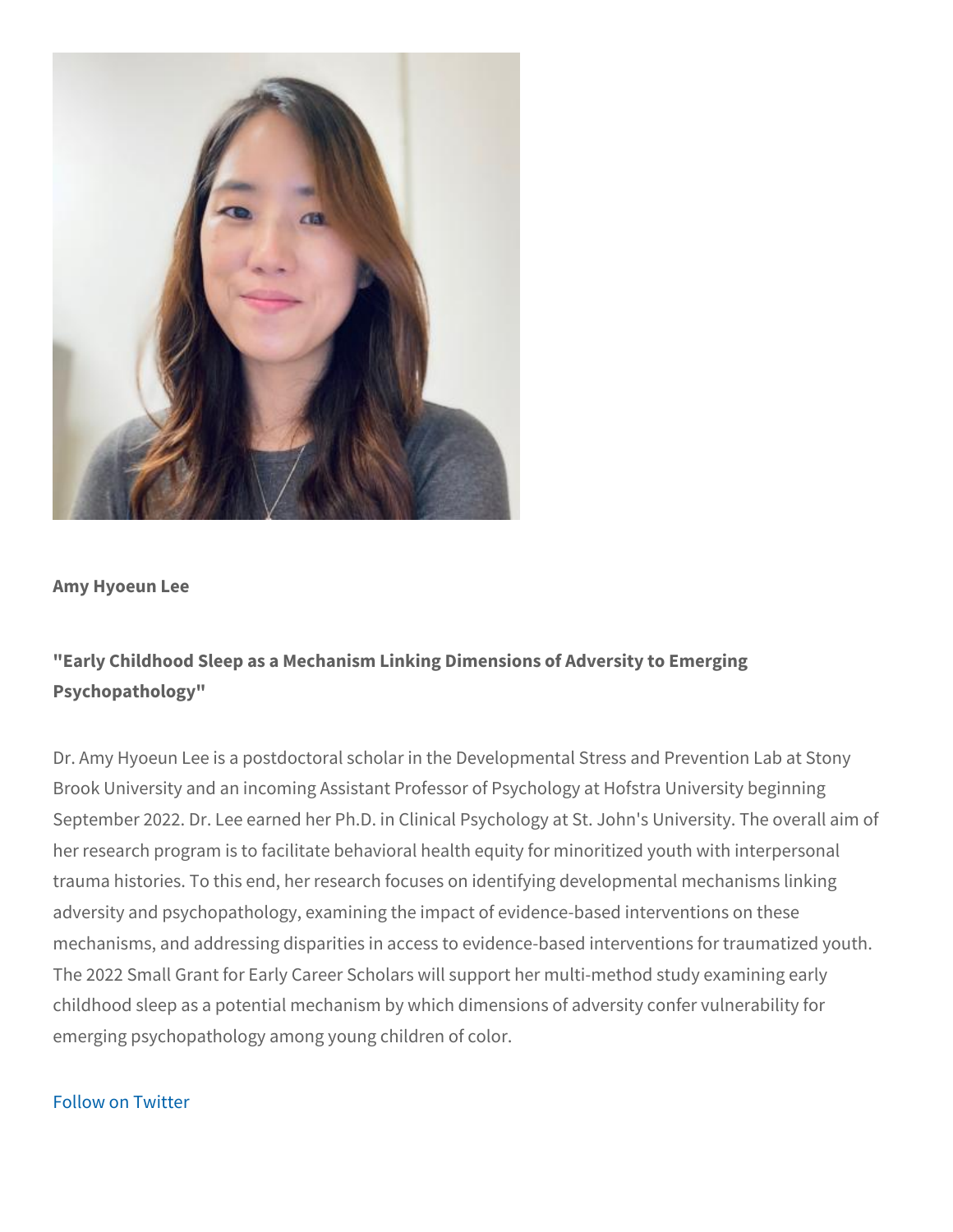

## **Regina T. Lohndorf**

## **"Parenting and Child Development in Latin American Preschoolers during the Pandemic"**

Regina T. Lohndorf is an assistant professor at the Pontificia Universidad Católica de Chile in the Department of Learning and Development. She obtained her Ph.D. in Child Development from a Cultural and Educational Perspective from Leiden University, The Netherlands. Dr. Lohndorf´s research focuses on understanding how the home and early childhood education environments impact child development. She is particularly interested in early child development in ethnic minority groups and culturally diverse samples from low SES backgrounds.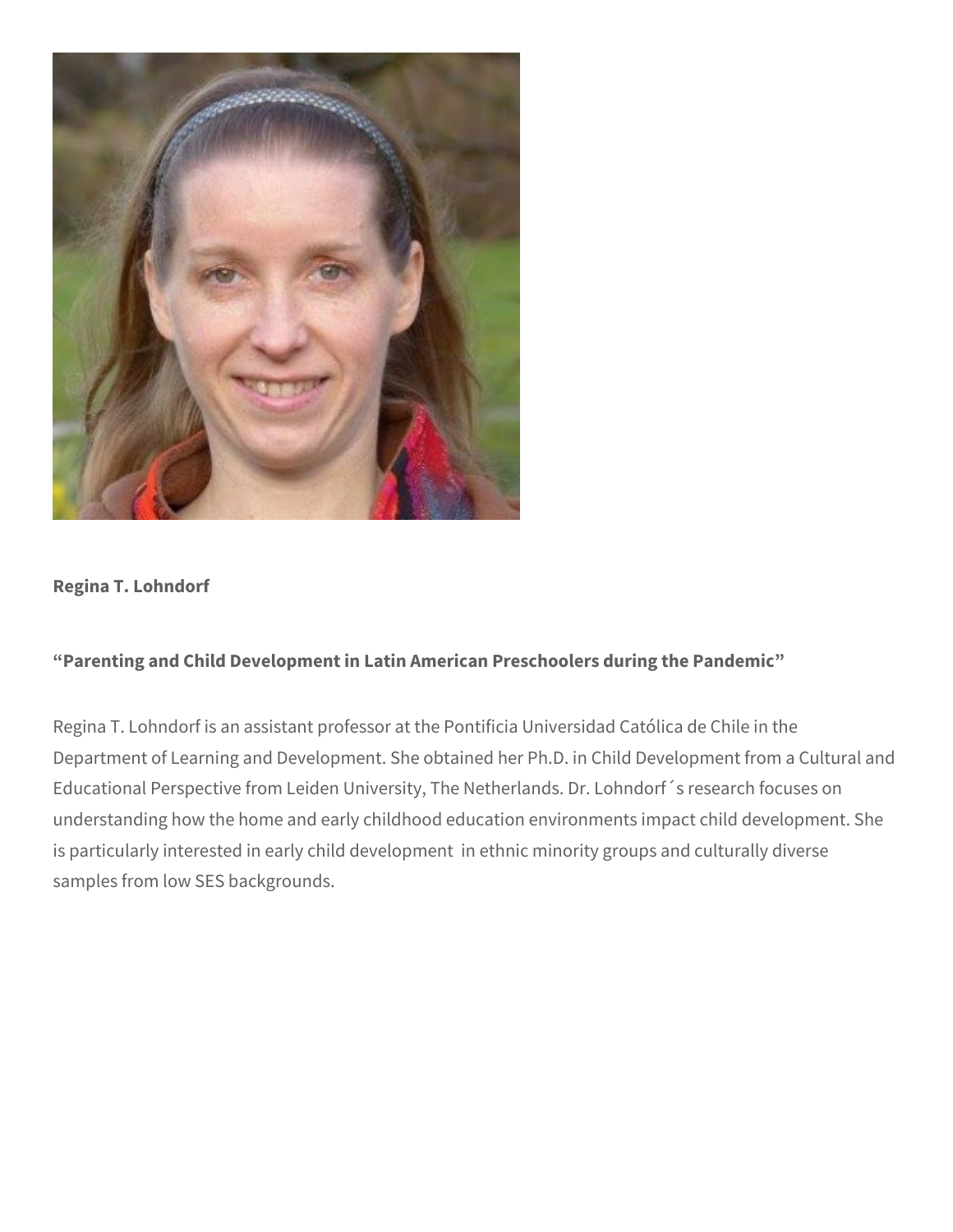

### **Rodneys M. Jiménez Morales**

Rodneys M. Jiménez Morales is Department Director for Promotion, Research, and Development at the Higher Education Institute Antonio Ruiz de Montoya, Misiones, Argentina. He received his Ph.D. in Psychological Sciences (specializing in clinical psychology) from the Universidad Central "Marta Abreu" de las Villas Cuba. Dr. Jimenez is interested in how sociocultural factors impact early child development.

The 2022 SRCD Small Grant for Early Career Scholars will allow Dr. Jiménez and Dr. Lohndorf to conduct a joint research project that investigates how parenting practices impact child development of preschoolers in 17 Spanish Speaking Latin American countries encompassing rich cultural diversity. The study pilots innovative, culturally sensitive, and remotely applicable low-cost measures of parenting and child development. The Small Grant makes the much-needed research of chronically underrepresented populations in the Global South possible and helps build human capital and scientific and technological infrastructure in low-and-middle-income-countries. The principal investigators are very happy and proud to receive the Small Grant as first Global South researchers in a long time, may many follow in the quest of closing the opportunity gap and decolonizing research!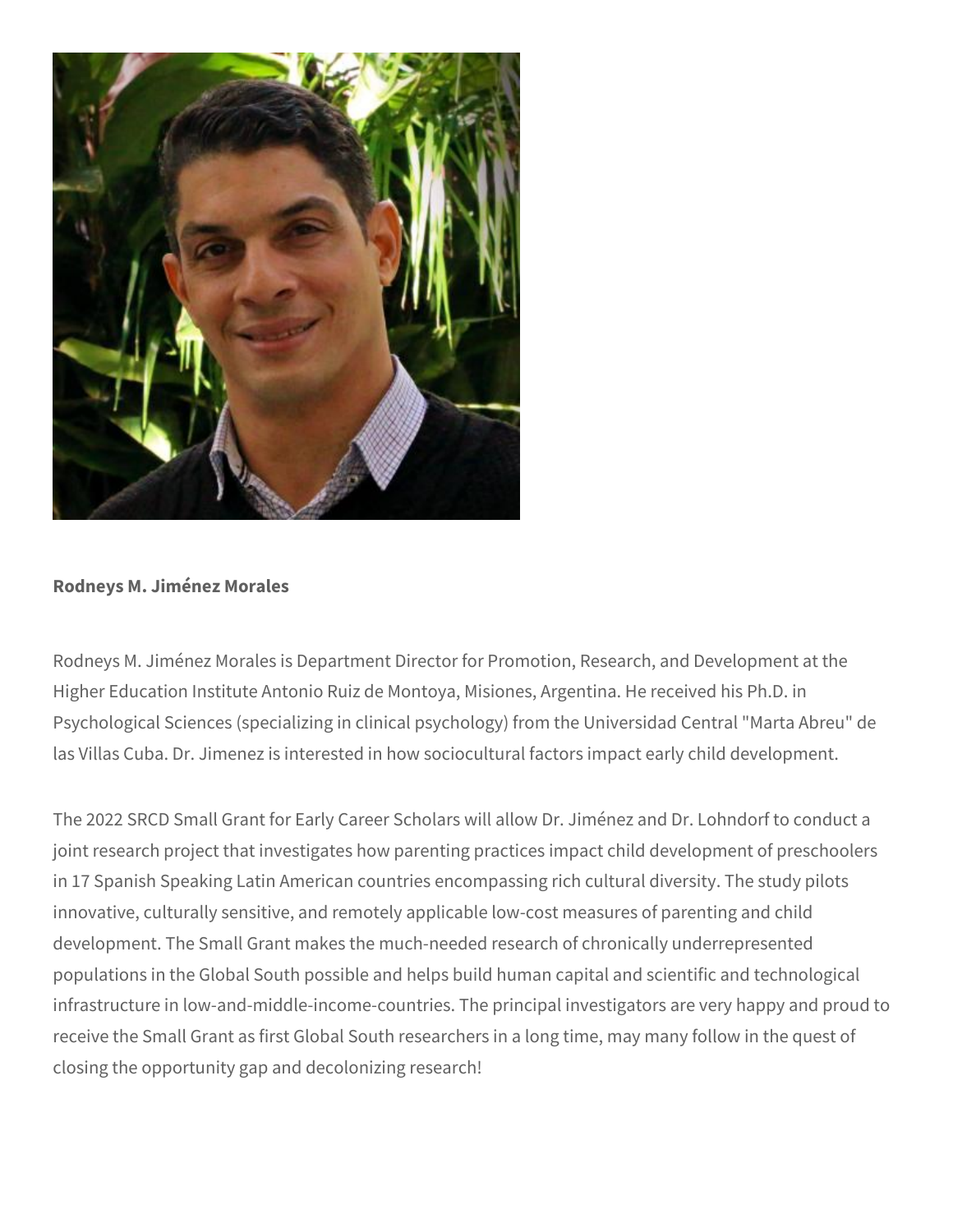

#### **Eden H. Terol**

# **"Exploring Indigenous Children's Learning and the Challenges and Opportunities of Mother-Child Interaction in Relation to Distance Education in the Time of COVID"**

Dr. Eden H. Terol is an Assistant Professor of Applied Psychology Program at the University of the Philippines- Diliman Extension Program in Pampanga. She also served as a psychologist at the National Center for Mental Health. Her research interest focuses on mental health and child/ adolescent development, including the development of Filipino indigenous youth. Her current research will examine the indigenous children's experience of learning in the context of distance education during the pandemic. The mother-child interaction around their study sessions will be explored, including the challenges faced and the opportunities offered in these learning interactions. This study may contribute to initiatives that will promote indigenous children's welfare such as in the development of supplemental literacy/life skills programs and technical support.